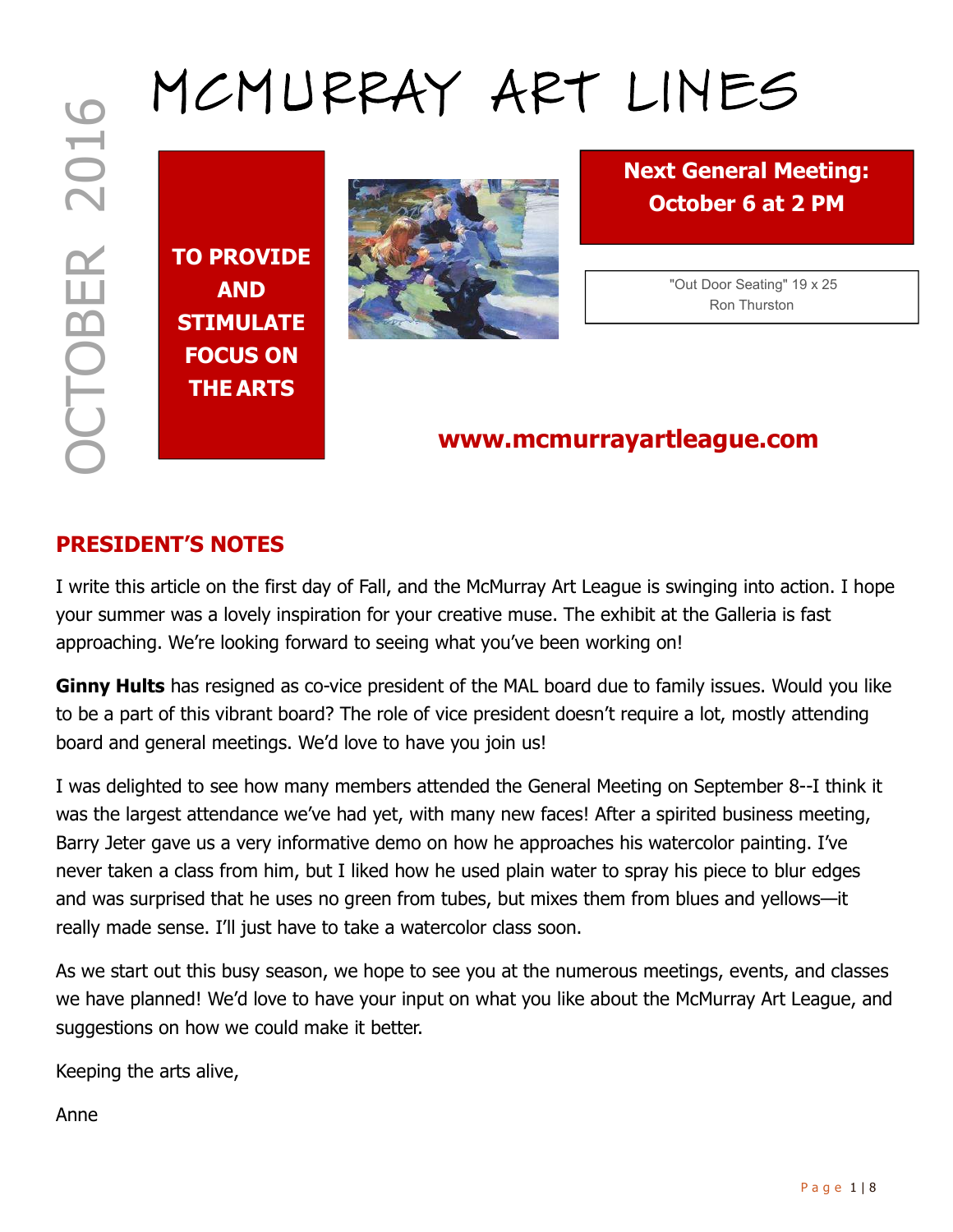#### OCTOBER SPEAKER



MALs speaker for October will be on Thursday, October 6<sup>th</sup>, at 2:00 pm and is Ron Thurston.

Mr. Thurston has presented in six American Watercolor Society International Exhibitions which include:

- Silver Medal-Adirondacks National Exhibition Of American Watercolors.
- Seven Signature American Watermedia Exhibitions- Fallbrook Art Center, Fallbrook, CA.
- Keystone Award and Medal- PGH Watercolor Society.
- Grumbacher Gold Medal
- Three Best Of Shows Pgh. Aqueous Open Internationals.
- Watercolor Artist Magazine Feature.

In addition, Ron has done illustrations for Bayer, Alcoa, PPG, Wall Street Journal, NY Times, Heinz, McDonalds, and Ford Motor Company.

He also teaches watercolor classes in Sewickley, PA from 1:00 pm to 4:00 pm with his fall session beginning October 3rd.

His concept is described as follows; His classes begin with the basics of brushes, paints and paper and move into that all important design and composition.

The painting comes alive when the foundation is exciting, abstract or otherwise.

We look forward to Mr. Thurston's appearance at our October 6<sup>th</sup> meeting.

#### FROM OUR CLASS COORDINATOR

Many of you have requested classes in painting with OIL, and MAL is delighted to have Tom McNickle share his expertise in and enthusiasm for oil paint with us during a series of three classes scheduled for October 5, 12, and 19 in the MAL studio. This is a wonderful opportunity for oil painters and all those wishing to try their artistic hand using this medium. Join Tom for some excellent instruction.

On October 26, our own multi-talented member, Darlene Sanders, will hold a one-day workshop for us in COLLAGE techniques on gallery wrapped canvases. Darlene is providing some of the materials for the class such as the canvases. A complete materials list can be found on the MAL webpage under the tab Events, Classes. The theme for the class is *Nostalgia-Story Telling* using your old photos as focus. It's a great opportunity to explore, enjoy and learn about the medium with an accomplished artist who is happy to share her tips for successful collage pieces. Join us!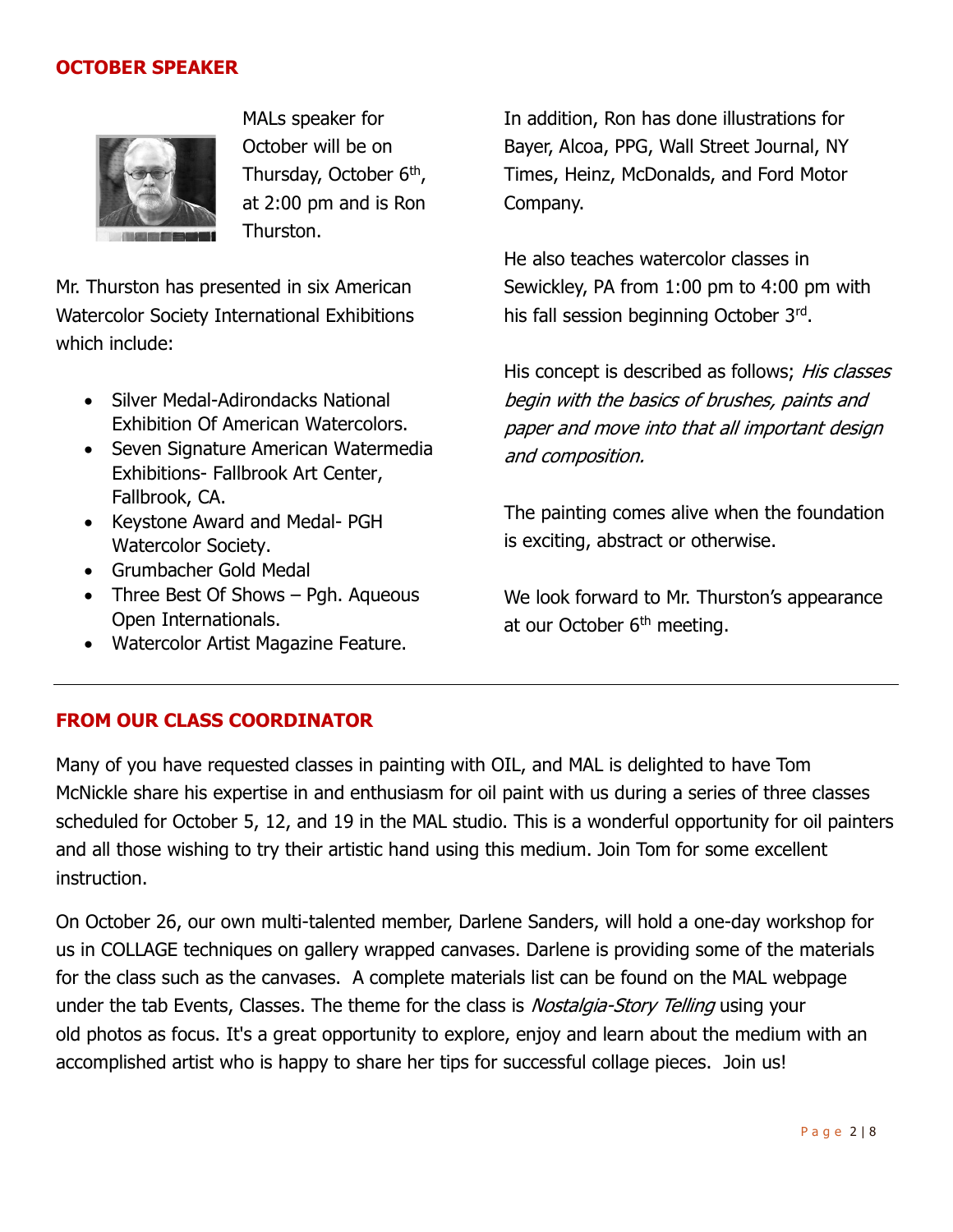#### Important Reminder:

Registration for classes can be done on-line or by contacting our Class Registrar, Jean Kunz via e-mail at classregistrar@mcmurrayartleague.com or by phone at 412-831-9992. Early registration is encouraged.

Suggestions for classes and questions regarding class content may be directed to Class Coordinator, Stephany Myers by phone 724-228-3774 or via e-mail at: classcoordinator@mcmurrayartleague.com.

| <b>DATE</b>              | <b>INSTRUCTOR</b> | <b>MEDIUM/DESCRIPTION</b>                                                                             | <b>TIME</b>    | <b>MEMBERS</b><br><b>RATE</b> | <b>NON-MEMBER</b><br><b>RATE</b> |  |  |
|--------------------------|-------------------|-------------------------------------------------------------------------------------------------------|----------------|-------------------------------|----------------------------------|--|--|
|                          |                   |                                                                                                       |                |                               |                                  |  |  |
| Oct. 5, 12, 19           | Tom McNickle      | Oil - Landscapes (see MAL<br>website for supply list)                                                 | $10:00 - 3:00$ | \$40/day                      | $$45$ /day                       |  |  |
| Oct. 26                  | Darlene Sanders   | "Nostalgia, Story-Telling<br>with Collage" (see MAL<br>website for supply list)                       | $10:00 - 4:00$ | \$35/day                      | \$40/day                         |  |  |
| Nov. 2, 9, 16,<br>23, 30 | Sue Levy          | Beginner-Intermediate<br>Watercolor (see MAL<br>website for artist info,<br>outline, and supply list) | $10:00 - 2:00$ | \$25/day                      | \$30/day                         |  |  |
| 2017                     |                   |                                                                                                       |                |                               |                                  |  |  |
| Jan. 31, Feb.            | Jeannie McGuire   | Watercolor                                                                                            | $10:00 - 4:00$ | \$55/day                      | \$60/day                         |  |  |
| Apr. 5, 12               | Barry Jeter       | Watercolor (see MAL<br>website for outline and<br>supply list)                                        | $10:00 - 4:00$ | \$40/day                      | \$45/day                         |  |  |
| May 3, 10,<br>17, 24, 31 | Sue Levy          | Beginner-Intermediate<br>Watercolor (see MAL<br>website for artist info,<br>outline, and supply list) | $10:00 - 2:00$ | \$25/day                      | \$30/day                         |  |  |

#### UPCOMING CLASSES

Open studio painting with your friends on 'Open Tuesdays' throughout the year when there is no class scheduled. The cost is \$3/day for members and \$5/day for nonmembers to cover building costs. You may also come and paint with the studio attendee for free on Thursday evenings from 5:00 – 8:00 PM when the gallery is open. For class calendar and more information, go to the MAL website and select Calendar from the menu.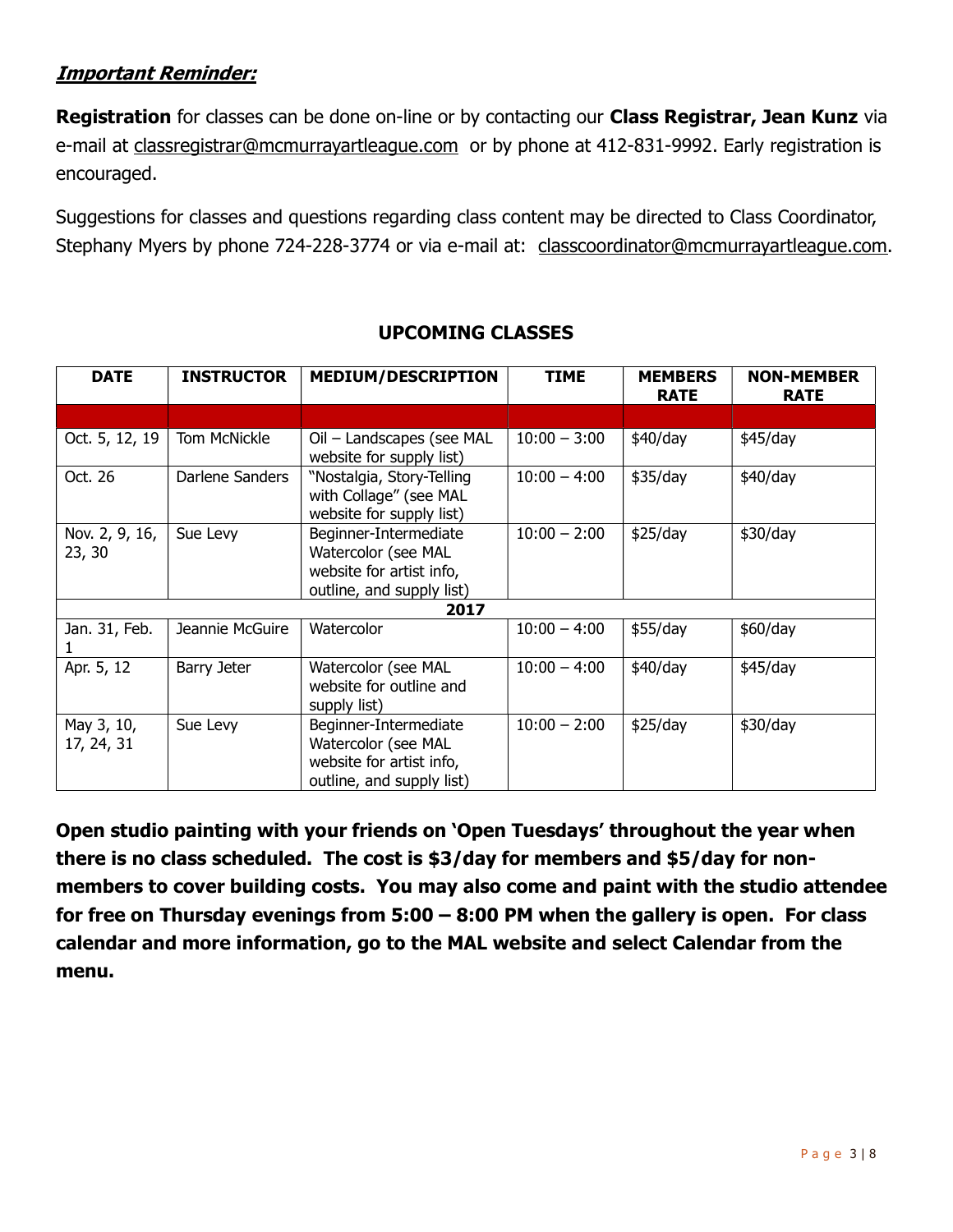# CONFIRMED MEETING DATES FOR 2016-2017:

| <b>Board Meetings -</b><br><b>Mondays</b> | <b>General Meetings -</b><br><b>Thursdays</b> | <b>Speakers</b>            |
|-------------------------------------------|-----------------------------------------------|----------------------------|
| October $17 - 2:00$ PM                    | October $6 - 2:00$ PM                         | Ron Thurston - Watercolor  |
| November $21 - 2:00$ PM                   | November $10 - 2:00$ PM                       | John Del Monte - Pastel    |
| January 16, 2017 - 2:00 PM                | February 9, 2017 - 2:00 PM                    | Ron Donoughe - Oil         |
| February $13 - 2:00$ PM                   | March $9 - 2:00$ PM                           | Marlene Boas, - Creativity |
| March $20 - 2:00$ PM                      | April 13 - 7:00 PM                            | Ellen Gozion - Crankies    |
|                                           |                                               |                            |

## OPEN STUDIO

The MAL Studio is open every Tuesday from 10:00 am to 2:00 pm to give members an opportunity to work on their own individual art projects.

At the studio, we often exchange ideas, tips on technique, have discussion on new art products, encourage one another and if desired, receive friendly critique.

Put Open Studio on your calendars and come join us! It's fun and a great opportunity to meet, paint and share with other art league members.

Fee for the Open Studio is \$3 which goes toward MAL expenses. Don't forget to bring your lunch!

#### JINGLE MINGLE

We're planning our annual "Jingle Mingle" for Thursday, December 1, from 11:00 am to 2:00 pm. This is a lovely time to share a potluck lunch and fellowship before the holidays get too busy. We need someone to chair

this event, which shouldn't require much work. We'd love your participation--there are those who've done this before and are very willing to help!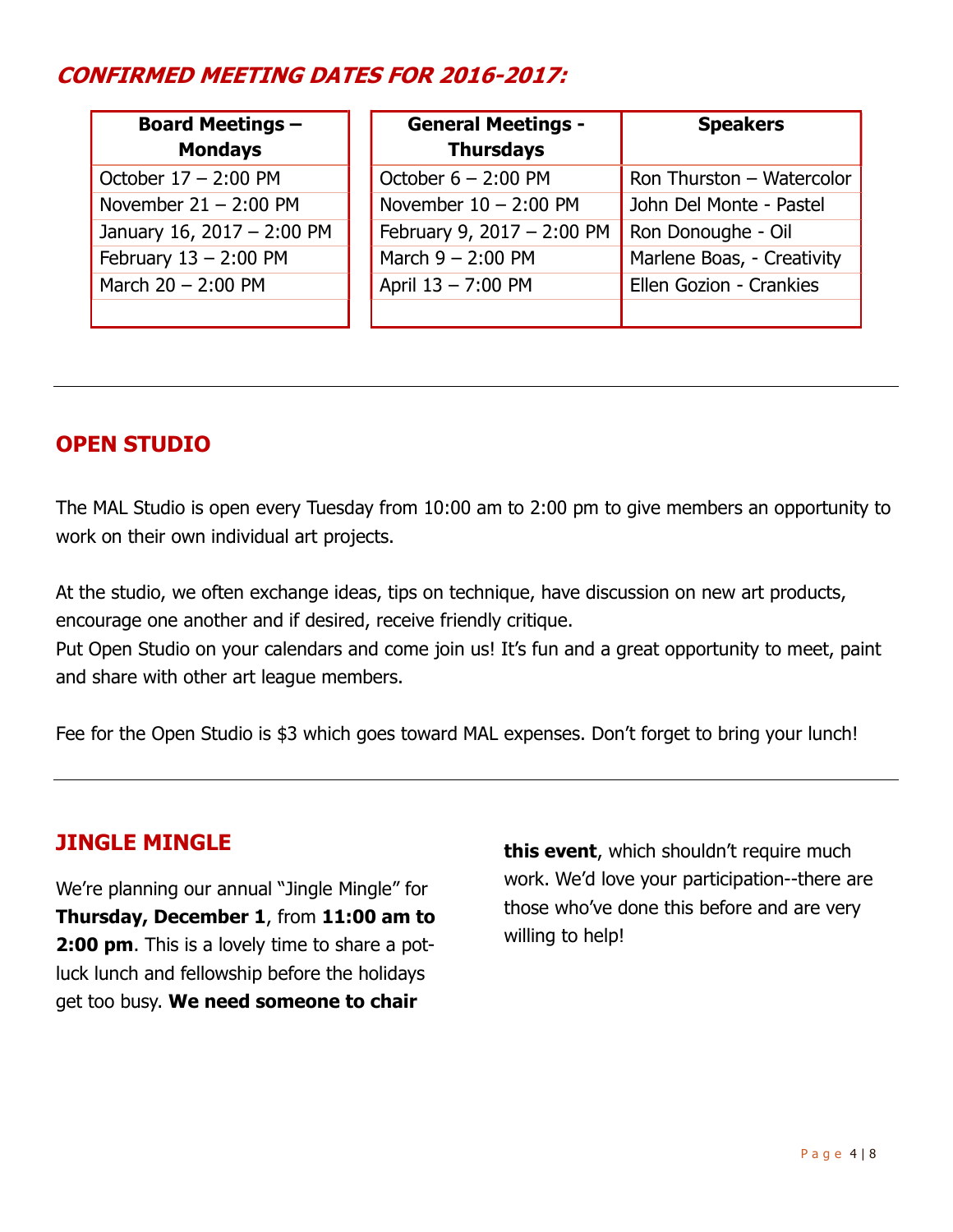## "ARTISTIC YOU" FUNDRAISER

Wonders of Winter

MAL is pleased to announce that we are planning another fundraiser for the public to come into our studio and enjoy a fun night of painting and socializing.

Linda VanNewkirk will again be the step-by-step instructor for the night.

Each person will create and take home their own 16 x 20 Wonders of Winter painting.

We will supply all the tools and material needed.

The fee for the class is \$35. Light snacks and beverages will be provided and students have the option to BYOB.

The date will be Saturday, January 21 from 7- 9:30 pm with a "snow-date" of January 28th in case of inclement weather.

MAL will have registration on line and more information will follow.

We did this last May and it was a fun evening for all and a successful fundraiser.

Think of Christmas gifts or birthday gifts for men or women.

More information will follow.

#### HOLIDAY WINDOW AT MAL

Greetings Artists,

The December Window Exhibit will be an assemblage of our own designed Christmas Cards.

I made up a Christmas Box to place your Christmas art cards in for a Christmas display in our window for this December.

I will put it on the table in the classroom for all to see.

Please mention it and ask people to place their cards in clear plastic bags so I can hang them from a ribbon across the screens.

Better ideas are welcome on how to hang the cards. Any ideas?

Mostly, I would appreciate it if you mention to other artists, to make a card and contribute it to our December window display. All cards may be returned.

The cards should be submitted by our November meeting so we can have them collected for display by December 1. Place an address sticker on the back of the bag for an ID.

The cards can be new or made for a past Christmas. They do not have to be new this year.

The effort is what counts so we have a delightful holiday display of original Art Christmas Cards in our studio window.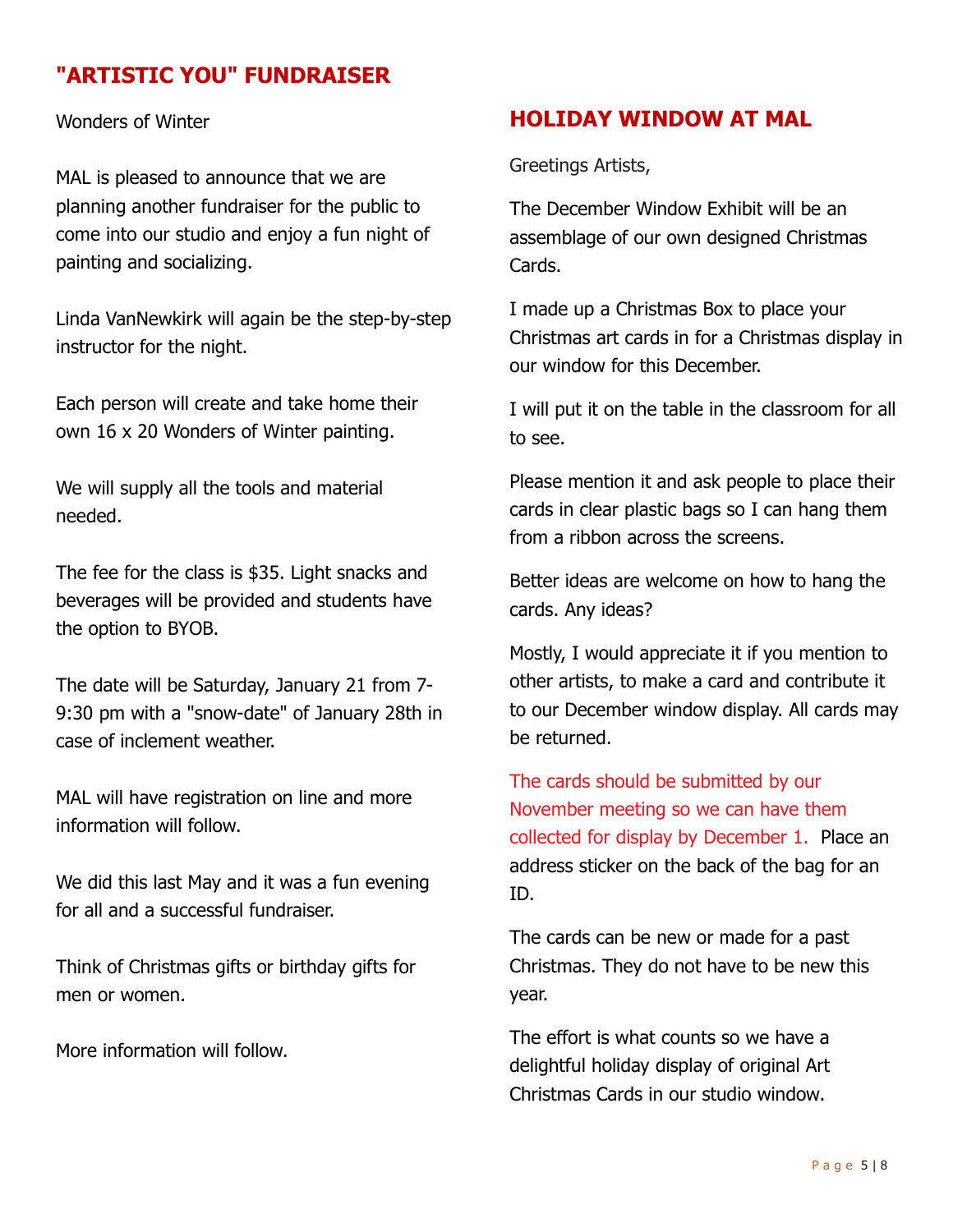Any suggestions are welcome.

Thanks,

Darla Rae Duffy

#### Here are the following window exhibits scheduled for the 2017 year.

| <b>January</b>   | Anne Trimble          |
|------------------|-----------------------|
| <b>February</b>  | <b>Bill Karaffa</b>   |
| <b>March</b>     | Carmen DiGiacomo      |
| <b>April</b>     | Linda Van Newark      |
| <b>May</b>       | Jan Pini              |
| <b>June</b>      | Jeenie Nickolls       |
| <b>July</b>      | Mary Dunn             |
| <b>August</b>    | <b>Stephany Myers</b> |
| <b>September</b> | Judy Lauso (pending)  |
| <b>October</b>   | Arlene Popko          |
| <b>November</b>  | Michalina Pendzich    |
| <b>December</b>  | <b>Christmas Card</b> |
|                  | <b>Display</b>        |

#### NEW WEBSITE LOOK COMING

MALs website www.mcmurrayartleague.com will soon be undergoing a change. Our hosting service, Wild Apricot, offers new "responsive themes" that look great on a PC and also on a mobile device. Our current theme is not a "responsive theme" so your webmaster, Jan Pini, will be switching us over to a new theme soon. Same great content, some new capabilities but a new color scheme and "look".

## HOLIDAY ARTIST'S MARKET

MAL is planning another Holiday Artist's Market at the studio on December 3rd from 10 am to 3 pm. You will have a chance to sell your original artwork, arts and crafts, jewelry, pottery, etc.

There will be a fee of \$10 a table and tables can be shared with another artist.

Each artist will be responsible for the sales at their own table.

Please contact Linda VanNewkirk at ljartist@comcast.net or 724-941-5784 to register for a table or with any questions or concerns.

### FALL ART SHOW



With the completion of registration, it is now time to move forward in preparation for this areat event "*Fall for Art*".

The McMurray Art League display will be located on the ground level between Footloose and Williams-Sonoma.

It looks like MAL will have 30 exhibitors for the show. Each exhibitor will be required to sit for 2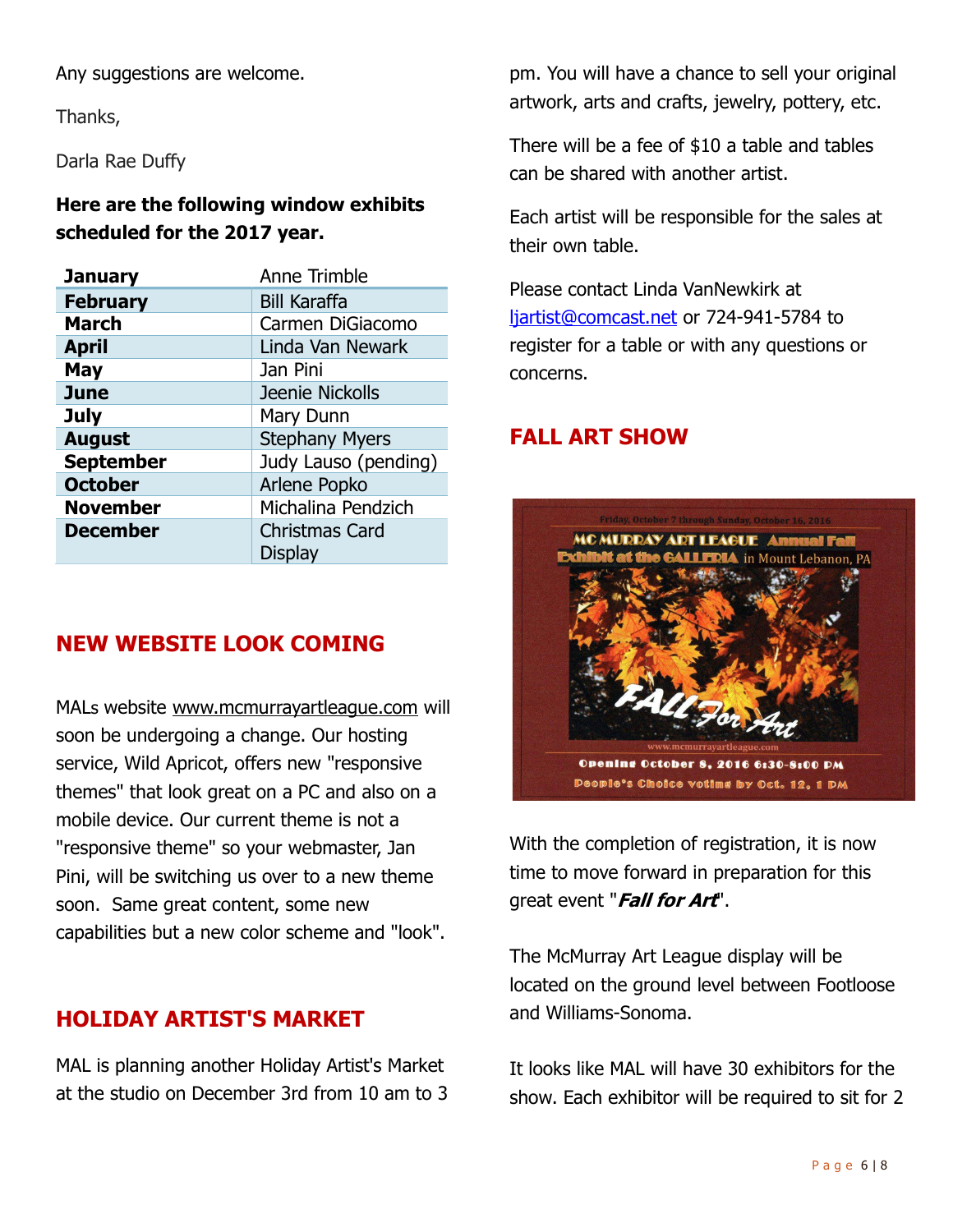sessions. Those who sit during the last sitting of the day will be required to take the cash box and credit card machine and return in the morning to the first sitter of the day.

Carmen DiGiacomo will be calling to arrange for your sitting times. If you have questions call him at 412-563-1859

**Set Up:** The screens will be moved from the studio to the Galleria and set up on Thursday, October 6. Bill Karaffa has volunteered his truck for this move; however, we still need others to join the team at the studio to load the truck and at the Galleria to unload the truck as well as to erect the screens. We can start erecting the screens at 9 PM. Please call Carmen D. @ 412-563-1859 to volunteer to be on one or both of these teams.

For issues that occur during this event please contact Gini Judy @ 304-281-3002.

**Drop off of Art:** You can drop off your art work at the Galleria between 7-9 AM on Friday, October 7.

At the time of drop off, you will check in your work and review the sitting schedule. Yes, we will be there to accept art work after 9 AM. Hanging will begin by members of the committee after the art work has been dropped off.

If you have a problem and will be late, call Carmen D. @ 412-606-8539 and let him know what time you expect to be there. Please be sure to follow the Standards for Acceptable Artwork. Any serious deviations from these standards may delay your work being displayed.

People's Choice Ballots: The voting cut-off is Wednesday, October 11 @ 1 PM

Take Down: The show will officially close at 5 PM on October. 16 All work will be available for pick-up after 5 PM. You or your designee must sign out your work. To be a member of the team to return the screens and other items to the studio, please contact Gina Judi @ 304- 281-3002.

A Special Note: We have prepared a special e-mail message that you can send to your family, friends and clients. This is a great way to invite people to the show to view art at its finest. Invite your family and friends to see your creations and perhaps vote for you in the People's Choice Balloting. Be proud of your work and the work of your fellow artisans. We hope you will send the e-mail message to as many individuals as possible.

Success to all of you who have entered 'Fall For Art'.

Questions: Contact Carmen DiGiacomo, tippfado@verizon.net or 412-563-1859 or Gina Judy, ginajudy@comcast.net or 304-281- 3002.